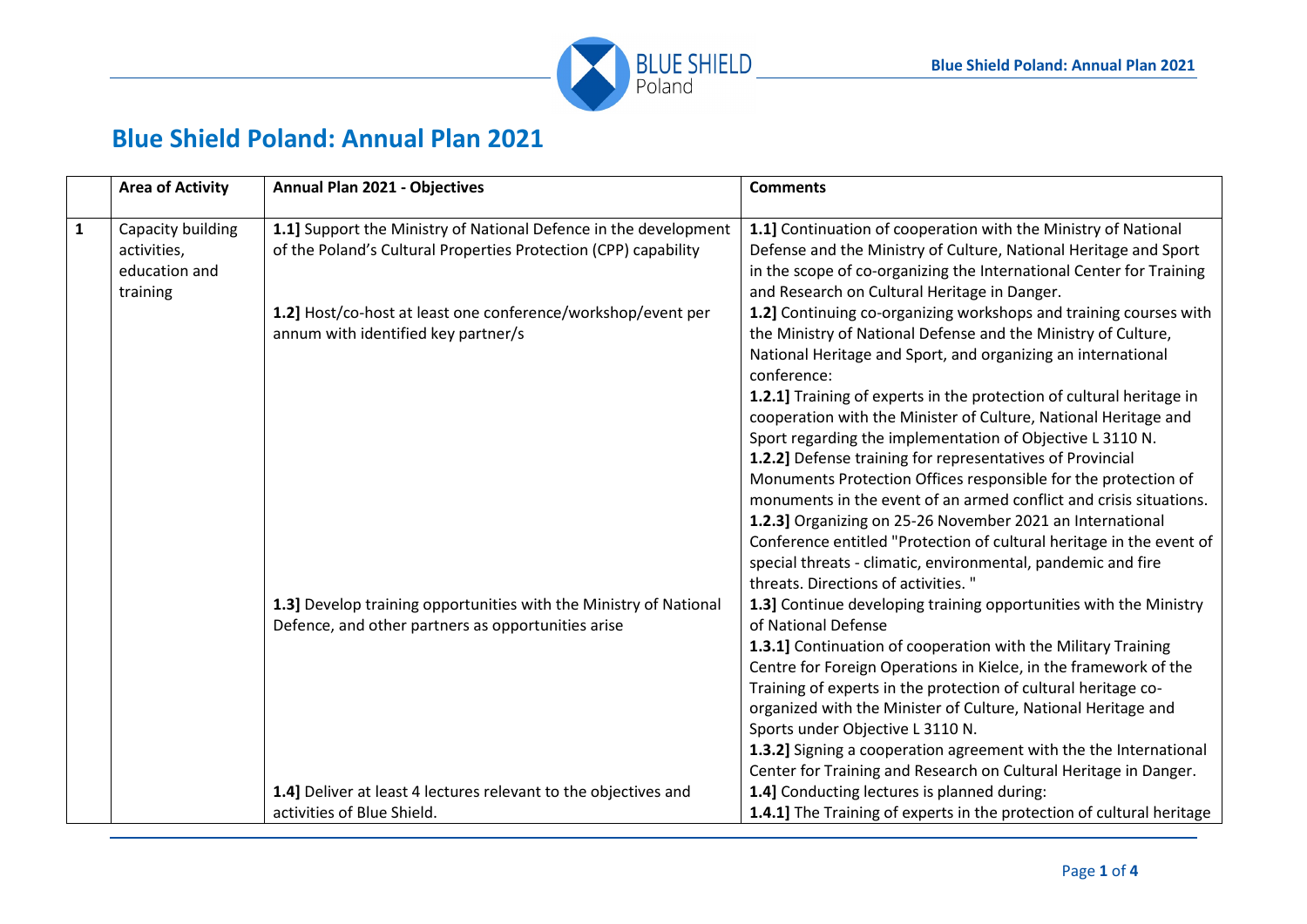

|                |                                                          | 1.5] Participation in research projects and programs                                                                                                                                                                                                                                                                     | co-organized with the Minister of Culture, National Heritage and<br>Sports under Objective L 3110 N.<br>1.4.2] Implementation of the project "Cross-sectoral challenges:<br>specialist in the protection of cultural properties in the event of a<br>crisis and war - development of a postgraduate study program,<br>dedicated to employees operating on the borderline of fields" -<br>financed under the EEA Financial Mechanism for 2014-2021.<br>1.4.3] The defense training of representatives of Provincial Offices<br>for the Protection of Monuments responsible for the protection of<br>monuments in the event of armed conflict and crisis situations.<br>1.4.4] The International Conference entitled "Protection of<br>cultural heritage in the event of special threats - climatic,<br>environmental, pandemic and fire threats. Directions of activities."<br>planed on 25-26 November 2021.<br>1.5] Continuation of participation in the project "Cross-sectoral<br>challenges: specialist in the protection of cultural properties in the<br>event of a crisis and war - development of a postgraduate study<br>program, dedicated to employees operating on the borderline of<br>fields" - financed under the EEA Financial Mechanism for 2014-<br>2021. |
|----------------|----------------------------------------------------------|--------------------------------------------------------------------------------------------------------------------------------------------------------------------------------------------------------------------------------------------------------------------------------------------------------------------------|-----------------------------------------------------------------------------------------------------------------------------------------------------------------------------------------------------------------------------------------------------------------------------------------------------------------------------------------------------------------------------------------------------------------------------------------------------------------------------------------------------------------------------------------------------------------------------------------------------------------------------------------------------------------------------------------------------------------------------------------------------------------------------------------------------------------------------------------------------------------------------------------------------------------------------------------------------------------------------------------------------------------------------------------------------------------------------------------------------------------------------------------------------------------------------------------------------------------------------------------------------------------------------|
| $\overline{2}$ | Legal compliance,<br>policy, and their<br>implementation | 2.1] Encourage and support better implementation in Poland of<br>1954 HC and the two protocols of 1954 and 1999.                                                                                                                                                                                                         | 2.1] Continuing to participate in the works of the Polish Advisory<br>Committee, which is an auxiliary body of the Council of Ministers<br>competent in matters of coordination of activities related to the<br>protection of monuments in the event of an armed conflict, in<br>accordance with the Hague Convention of 1954.                                                                                                                                                                                                                                                                                                                                                                                                                                                                                                                                                                                                                                                                                                                                                                                                                                                                                                                                              |
|                |                                                          | 2.2] Promoting the person of Professor Jan Zachwatowicz, the<br>author of the blue shield sign, the distinctive emblem of the<br>Hague Convention of 1954, the Polish conservator of monuments,<br>a participant in the International Conference in The Hague in<br>1954, during which the Hague Convention was adopted. | 2.2] Continuing the promotion (in Poland and around the world) of<br>the Professor Jan Zachwatowicz, the author of the blue shield sign,<br>the distinctive emblem of the Hague Convention of 1954, the<br>Polish conservator of monuments, a participant in the<br>International Conference in The Hague in 1954, during which the<br>Hague Convention was adopted.                                                                                                                                                                                                                                                                                                                                                                                                                                                                                                                                                                                                                                                                                                                                                                                                                                                                                                        |
|                |                                                          | 2.3] Encourage Government to adopt Council of Europe Nicosia<br>Convention<br>2.4] Encourage Government to adopt UNIDROIT Convention on                                                                                                                                                                                  |                                                                                                                                                                                                                                                                                                                                                                                                                                                                                                                                                                                                                                                                                                                                                                                                                                                                                                                                                                                                                                                                                                                                                                                                                                                                             |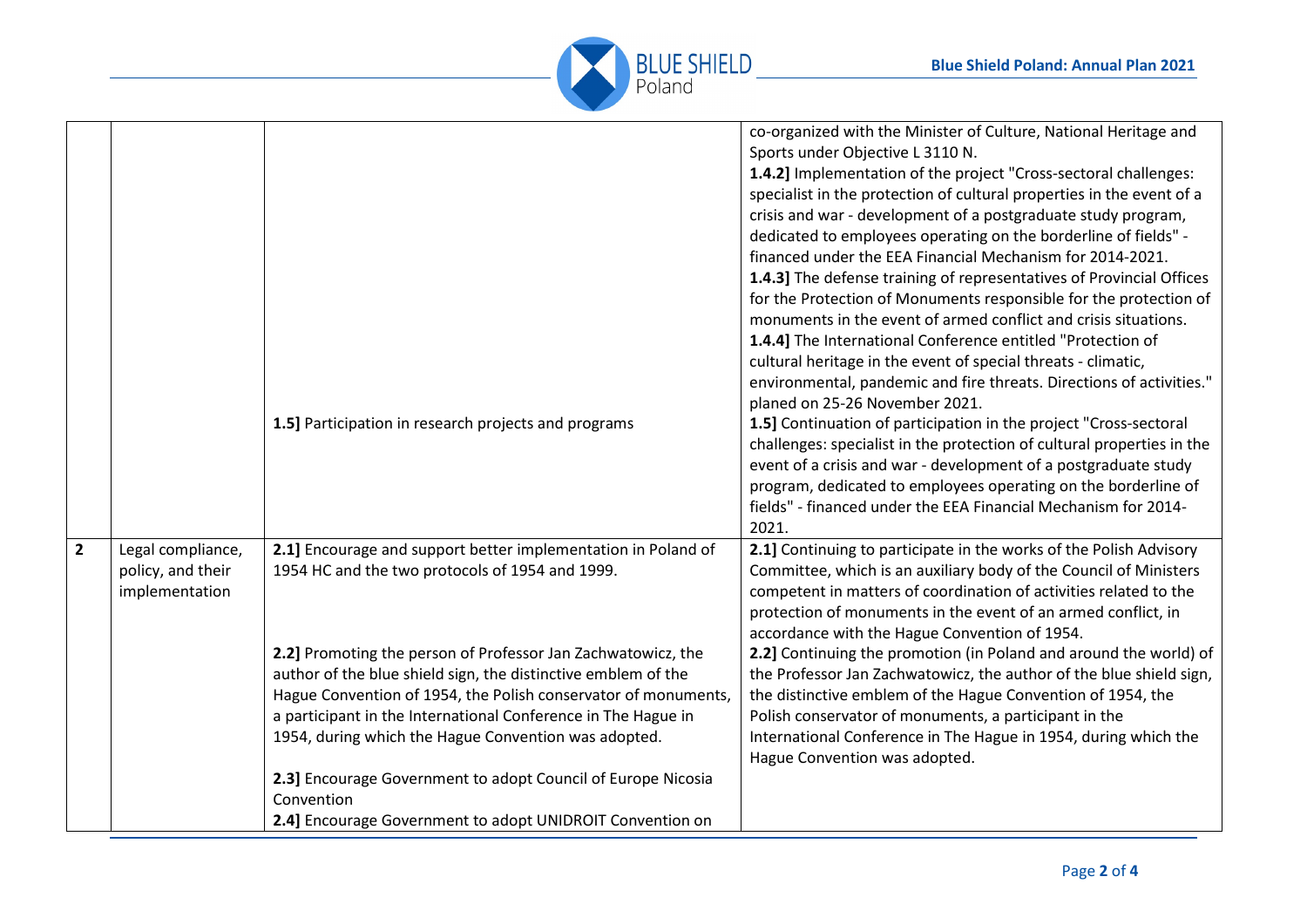

|                         |                                                                                          | stolen or illegally exported cultural objects (Rome, 1995)                                                                                                                                                                                                                                                       |                                                                                                                                                                                                                                                                                                                                                                                                                                                                                                                                                                                                                                                                                                                                                                                                                                                                                                                                       |
|-------------------------|------------------------------------------------------------------------------------------|------------------------------------------------------------------------------------------------------------------------------------------------------------------------------------------------------------------------------------------------------------------------------------------------------------------|---------------------------------------------------------------------------------------------------------------------------------------------------------------------------------------------------------------------------------------------------------------------------------------------------------------------------------------------------------------------------------------------------------------------------------------------------------------------------------------------------------------------------------------------------------------------------------------------------------------------------------------------------------------------------------------------------------------------------------------------------------------------------------------------------------------------------------------------------------------------------------------------------------------------------------------|
| $\overline{\mathbf{3}}$ | Proactive<br>protection and risk<br>preparedness                                         | 3.1] Supporting the work of the Ministry of National Defense and<br>the Ministry of Culture and National Heritage in the development<br>and delivery of training and educational materials for the heritage<br>sector and the armed forces.                                                                      | 3.1] Continue consultations on the content of information and<br>training materials for soldiers of the armed forces.                                                                                                                                                                                                                                                                                                                                                                                                                                                                                                                                                                                                                                                                                                                                                                                                                 |
|                         |                                                                                          | 3.2] Participation in projects aimed at providing training and<br>educational materials for specialists and students.                                                                                                                                                                                            | 3.2] Continuation of participation in the project "Cross-sectoral<br>challenges: specialist in the protection of cultural properties in the<br>event of a crisis and war - development of a postgraduate study<br>program, dedicated to employees operating on the borderline of<br>fields" - financed under the EEA Financial Mechanism for 2014-<br>2021.                                                                                                                                                                                                                                                                                                                                                                                                                                                                                                                                                                           |
| 4                       | Co-ordination - of<br><b>Blue Shield</b><br>members and with<br>partner<br>organisations | 4.1] Maintain quarterly meetings of Polish Committee of Blue<br>Shield.<br>4.2] Attend Blue Shield Assemblies, and other Blue Shield events<br>as the opportunity arises                                                                                                                                         | 4.1] Continuation of the quarterly meetings of the Polish Blue<br>Shield Committee.<br>4.2.1] Continuation of participation in on-line meetings of the<br>National Blue Shield Committees.<br>4.2.2] Participation in the Extraordinary General Assembly of the<br>Blue Shield, 1-3 September in Prague, Czech Republic<br>4.2.3] Participation in 3 day training course from 29-31 August.<br>4.2.4] Participation in the celebration of the 25th Anniversary of                                                                                                                                                                                                                                                                                                                                                                                                                                                                     |
|                         |                                                                                          | 4.3] Investigate the potential to partner, or work with more<br>closely, the Polish Red Cross and Polish National Commission for<br>UNESCO.<br>4.4] Continue building relationships and cooperation with<br>heritage institutions in Poland and with other partners depending<br>on the needs and opportunities. | the Blue Shield<br>4.3.1] Continuing cooperation with the Polish Red Cross<br>4.3.2] Investigation the potential to partner, or work with more<br>closely with UNESCO.<br>4.4.1] Continuing cooperation with non-governmental<br>organizations operating in Poland in the field of cultural heritage<br>protection: Polish National Committee of International Council on<br>Monuments and Sites (ICOMOS), Polish National Committee of the<br>International Council of Museums (ICOM), The Polish Librarians<br>Association Member of International Federation of Library<br>Associations and Institutions (IFLA), Association of Polish Archivists<br>Member of International Council on Archives (ICA), Polish Red<br>Cross and with the Ministry of Defence, Ministry of Culture and<br>National Heritage, National Headquarters of the State Fire Service<br>of Poland, School of Aspirants of the State Fire Service in Krakow, |